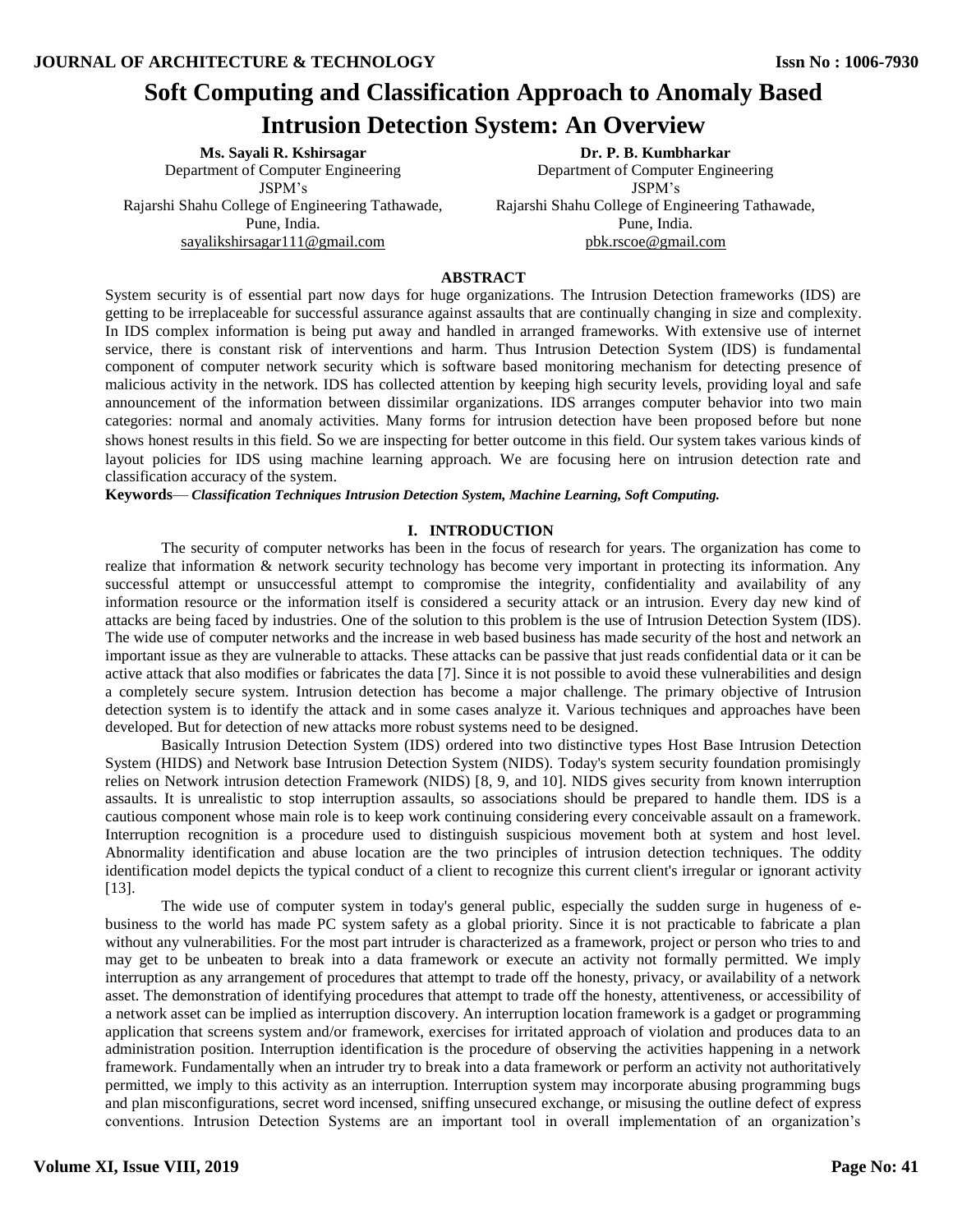information security policy, which reflects an organization's statement by defining the rules and practices to provide security, to handle intrusions and to recover from damage caused by security violations. An Interruption Location Framework [12] is a plan for distinguishing interruptions and reporting them definitely to the best possible authority.

## **II. LITERATURE SURVEY**

**Naseer, Sheraz, et al. [1]** proposed the system to investigate the suitability of Deep Learning approaches for anomalybased intrusion detection system. For this study, they developed anomaly detection models based on different deep neural network structures including Convolutional Neural Networks, Auto encoders and Recurrent Neural Networks. These deep learning models were trained on NSLKDD training dataset and evaluated on both test datasets provided by NSLKDD namely NSLKDDTest+ and NSLKDDTest21. All experiments in this study are performed by authors on a GPU-based test bed. Conventional Machine Learning based intrusion detection models were implemented using wellknown classification techniques including Extreme Learning Machine, Nearest Neighbor, Decision-Tree, Random-Forest, Support Vector Machine, Naive-Bays, and Quadratic Discriminant Analysis. Both deep and conventional Machine Learning models were evaluated using well-known classification metrics including, Receiver Operating Characteristics, Area under Curve, Precision-Recall Curve, mean average precision and accuracy of classification. Experimental results of deep IDS models showed promising results for real-world application in anomaly detection systems.

**Samrin, Rafath, D. Vasumathi et al. [2]** presented the investigation of different techniques and intrusion classification on KDD Cup 99 dataset. So, by classifying the different network issues a new and effective technique is implemented which can categorize and identify intrusions in the KDD Cup 99 dataset. The IDS is majorly classified into two techniques namely misuse and anomaly detection. In misuse detection numerous existing techniques are used. The methods of anomaly detection include predictive pattern generation, neural network, sequence matching, statistics and supervising. These two techniques detect the network based issues. The presented information constitutes an important point to start for addressing Research & Development in the field of IDS. Based on this survey various limitations are addressed such as high false alarm rate, difficult to apply in massive datasets, high network traffic, time complexity in training and testing process etc.

**Mehmood, Tahir and Helmi B. Md Rais [3]** Compared different supervised algorithms for the anomaly-based detection technique. The algorithms have been applied on the KDD99 dataset, which is the benchmark dataset used for anomaly-based detection technique. The result shows that not a single algorithm has a high detection rate for each class of KDD99 dataset. The performance measures used in this comparison are true positive rate, false positive rate, and precision. This gives the comparative study of machine learning algorithms SVM, naive Bayes, J.48 and decision table for anomaly detection. The performance of the algorithms is tested on KDD99. For each class, each algorithm has different result and no single algorithm has high true positive rate for all 5 different classes. But the overall accuracy of J.48 decision tree is high among all other algorithms and it has low misclassification rate.

**Levent Koc and Alan D. Carswell proposed work given in [4]** utilizes data mining procedures in intrusion discovery frameworks for the grouping of the system occasions as either typical or assault. Naive Bayes (NB) strategy is a straightforward, effective and well known information mining technique that is based on probable freedom of characteristics likelyhood. Hidden Naive Bayes (HNB) is an expanded type of NB that keeps the NB's effortlessness and proficiency while unwinding its freedom presumption. Framework's exploratory research guarantees that the HNB paired classifier model can be connected to interruption discovery issue. Test comes about utilizing great KDD 1999 Cup interruption discovery dataset shows that HNB double classifier has better execution regarding location precision contrasted with the conventional NB classifier. Framework disclosed the expanding need to apply information mining strategies to arrange assault occasions. A straightforward and broadly utilized information mining strategy is checked which is Naive Bayes (NB) classifier. A paired classifier display in view of the Hidden Naive Bayes (HNB) technique as an augmentation to NB to decrease its naivety supposition. Framework's test ponder results demonstrate that the HNB twofold characterization display expanded with EMD discretization and CONS highlight determination channel strategies has better general outcomes in wording of detection accuracy, error rate and area under ROC curve than the traditional NB model.

**Eman Abd EI Raoof Abas [5]** used artificial immune system network based intrusion detection. In framework's structure authors proposed utilizing KDD Cup dataset for intrusion identification and applied R-piece calculation of counterfeit invulnerable framework system which is utilized for anomaly discovery. Around the productive execution of interruption location authors accomplished the exactness and less tedious attack discovery activities. Authors made similarity between interruption identification frameworks and fake invulnerable framework which assist us to accomplish framework's objective. AIS gives speculation, multilevel guard and collaboration between cells. RST solves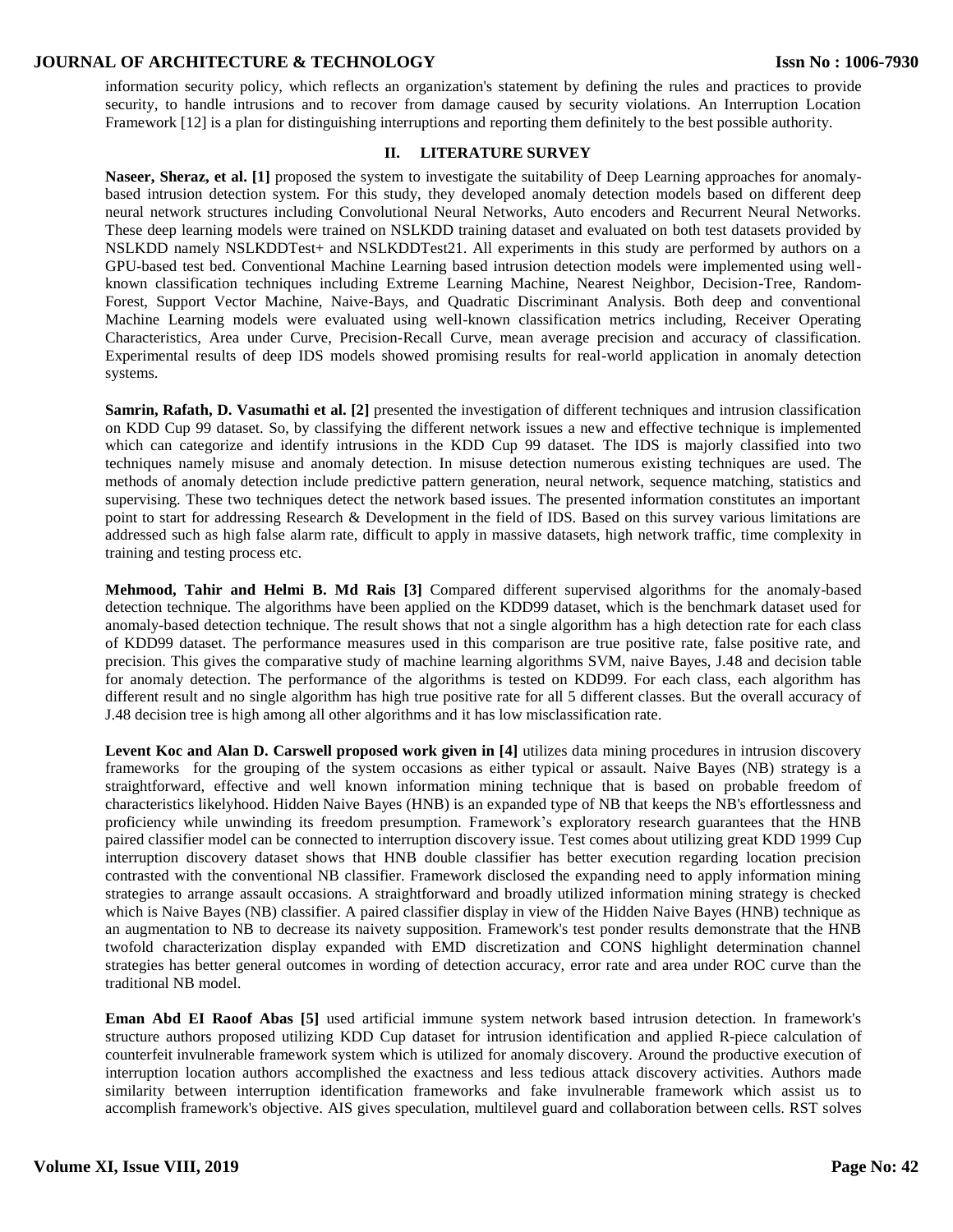the issue of the unpredictability of KDD cup informational collection by diminishing 41 elements to six components. Enhanced RST likewise utilized for the execution of IDS by adding distinctive weights to the estimations of the six elements .The rate of true positive (TP) and true negative (TN) is relatively high.

**Naila Belhadj Aissa, Mohamed Guerroumi [6]** proposed A Genetic Clustering Technique for Anomaly-Based Intrusion Detection Systems (GC-AD). GC-AD uses a dissimilarity measure to form k clusters and genetic process is applied on these clusters. Authors proposed two stage fitness function calculation as 1) they introduced a confidence interval to refine the clusters in order to obtain partitions that are more homogeneous and then 2) they computed and maximized the inter-cluster variance over the generations. The accuracy of this technique is tested on different subset from KDD99 dataset.

**Geethapriya Thamilarasu [7]** proposed Genetic Algorithm based Intrusion Detection System for Wireless Body Area Networks (WBAN). The objective is to design and develop an intrusion detection framework to improve security in WBAN. For this author proposed a multi-objective genetic algorithm based intrusion detection system to provide optimal attack detection in these networks. Authors used only those features necessary for detecting a specific attack in the intrusion detection process, thereby decreasing the computational complexity.

**Fatemeh Barani [8]** proposed an approach based on genetic algorithm (GA) and artificial immune system (AIS), called GAAIS, for dynamic intrusion detection in AODV-based Mobile ad hoc networks (MANET). The performance of GAAIS is evaluated by authors for detecting several types of routing attacks simulated using the NS2 simulator. These attacks includes Flooding, Blackhole, Neighbor, Rushing, and Wormhole. Experimental results show that the proposed approach using GAAIS is more efficient in comparison with similar approaches.

**Alka Chaudhary, et al. [9]** proposed a novel intrusion detection system based on first order of sugeno-type fuzzy inference system for ad hoc flooding attack. In the proposed intrusion detection system authors used fuzzy logic because fuzzy logic can able to handle the uncertainty and give the decisions within the range 0 to 1. The simulation results of proposed intrusion detection system show the good performance in terms of high true positive and low false positive rates. This system is developed for mobile ad hoc networks.

**Salah Eddine Benaicha, Lalia Saoudi [10]** presented a Genetic Algorithm (GA) approach with an improved initial population and selection operator. This new GA approach efficiently detect various types of network intrusions. GA is used to optimize the search of attack scenarios in audit files because of its good balance exploration / exploitation. It gives the subset of potential attacks which are present in the audit file in a acceptable processing time. In testing phase they have used NSL-KDD99 dataset. By combining the IDS with Genetic algorithm authors found that there is increase in the performance of the detection rate of the Network Intrusion Detection Model and reduction in the false positive rate.

## **III. PROPOSED SYSTEM**

The proposed figure 1 shows the overall execution of proposed system. System first takes input from different external sources like KDD CUP, NSL KDD, ISCX and real time network packets. The whole system consist three different modules these are below.

Firstly apply the discretization and normalization methods on KDD dataset before attribute selection. Then apply ensemble approach with multiple soft computing classifiers and finally test the data whether it is normal or anomaly.

## **System Modules**

Basically there are two phase in the proposed system, we have taken KDD dataset for system training as well testing purpose.

## **Module 1: Intrusion Detection System (IDS)**

This phase executes the first Genetic Algorithm and Fuzzy Algorithm for features extraction and for creating background rules. Once background rules have created, testing phase has done with the help of Decision Tree (DT) for master and sub attack classification.

## **Module 2: Intrusion Prevention System (IPS)**

The prevention system work for prevent the known attacks which is already generated by remote sources. The system having the feature which automatically block when any attack has generated. Here some pattern classification algorithms work for finding the same network flow as well as packet signatures.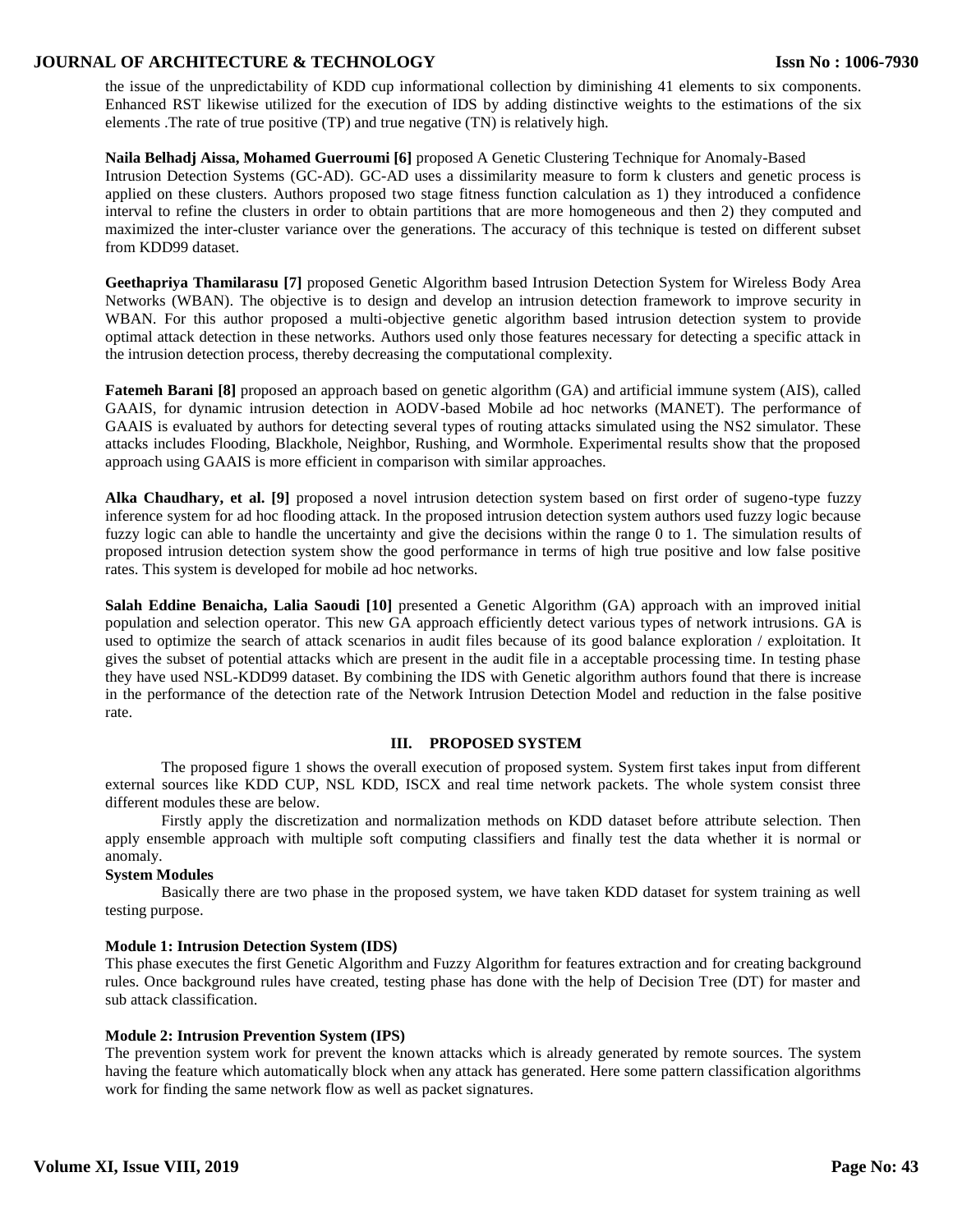# **Module 3: Intrusion Response System (IRS)**

Basically it work for provide the security from different type of unknown attacks. The system holds ensemble modules for detecting malicious activity. Different classification approaches work for find such kind of unknown attacks. This module also provides the forensic features for creating the attacks log reports.



**Figure 1: Proposed System architecture**

## **Methodology**

In our system there are basically two phases.

## **1. Training Phase:**

In this Phase, Genetic algorithm is used where, we first initialize the chromosomes and group of chromosomes we say as population is created. Once the population is created crossover is applied to obtain new generation of chromosomes. Mutation is applied for updating bit value of attributes of chromosomes randomly. The fitness function will define the fitness value of each chromosome and a selection criterion is applied for selected optimal rules. When variation is completed then Genetic algorithm will get terminated. The outputs of genetic algorithm are genetic rules. The output of genetic algorithm that is genetic rules is given as an input to fuzzy logic. In this phase probability of each attribute is calculated which is used for classification of data as attack or normal.

## **2. Testing Phase:**

In this Phase, Fuzzy rules are given as an input to the Neural Network algorithm for the classification of sub attack. Here system collect the network traffic data using PacketXLib andWincap Driver. On each instance neural network algorithm will be applied. Transfer function will be used for calculating each node weight .Using Defined threshold, sub attacks can be classified.

## **IV. Dataset Details**

The inherent drawbacks in the KDD cup 99 dataset [14] has been revealed by various statistical analyses has affected the detection accuracy of many IDS modeled by researchers. It contains essential records of the complete KDD data set. There are a collection of downloadable files at the disposal for the researchers. They are listed in the table 1.

| S. No. Name of the file   | Description                                                 |
|---------------------------|-------------------------------------------------------------|
| $KDDTrain+.ARFF$          | The full KDD train set with binary labels in ARFF format    |
| $KDDTrain+. TXT$          | The full NSL-KDD train set including attack-type labels and |
|                           | difficulty level in CSV format                              |
| KDDTrain+ 20Perce nt.ARFF | A 20% subset of the KDDTrain+.arff file                     |
| KDDTrain+_20Perce nt.TXT  | A 20% subset of the KDDTrain+.txt file                      |

**TABLE 1: LIST OF KDD DATASET FILES AND THEIR DESCRIPTION**